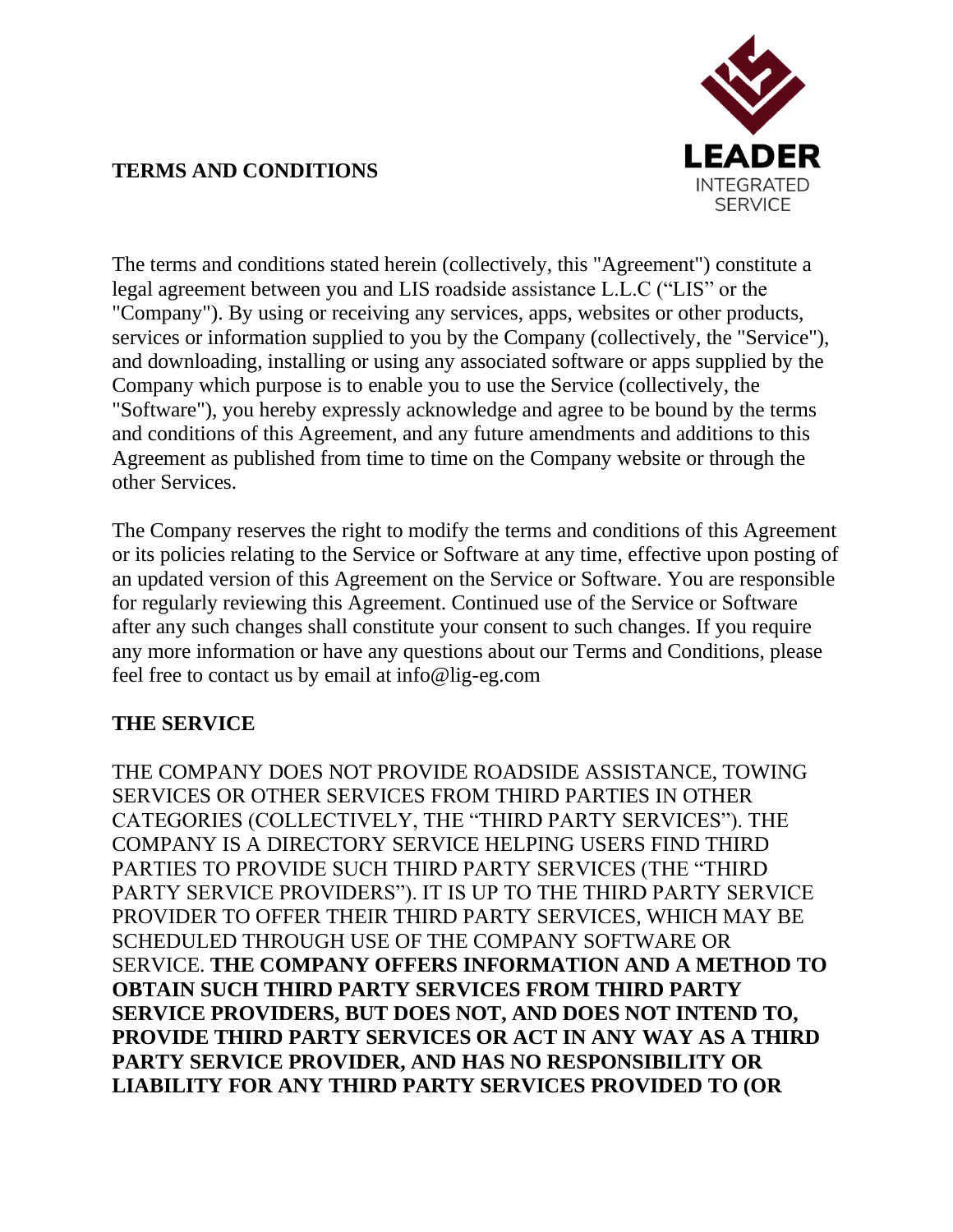**FAILED TO BE PROVIDED) NOR FOR THE ACTIONS OR INACTIONS OF ANY THIRD PARTY SERVICE PROVIDERS**. ANY INDIVIDUALS WHO PROVIDE ANY THIRD PARTY SERVICES ARE NOT EMPLOYEES NOR CONTRACTORS OF COMPANY BUT RATHER OF THIRD PARTY SERVICE PROVIDERS, AND COMPANY IS NOT RESPONSIBLE FOR THEIR ACTIONS OR INACTIONS.

**By using the Service, you agree to hold the Company free from the responsibility for any liability or damage that might arise out of the transactions involved**. **NEITHER THE COMPANY NOR ITS AFFILIATES OR LICENSORS IS RESPONSIBLE FOR THE CONDUCT, WHETHER ONLINE OR OFFLINE, OF ANY USER OF THE SERVICE OR THIRD PARTY SERVICES NOR ANY THIRD PARTY SERVICE PROVIDERS. THE COMPANY AND ITS AFFILIATES AND LICENSORS WILL NOT BE LIABLE FOR ANY CLAIM, INJURY OR DAMAGE ARISING IN CONNECTION WITH YOUR USE OF THE SERVICE OR THE THIRD PARTY SERVICES.**

#### **REPRESENTATIONS AND WARRANTIES**

By using the Software or Service, you expressly represent and warrant that you are legally entitled to enter this Agreement. Without limiting the foregoing, the Service and Software is not available to children (persons under the age of 18) or others who are not capable of entering into binding contracts, unless they have consent and permission of a guardian. By using the Software or Service, you represent and warrant that you are at least 18 years old, or have the consent of a guardian, and/or are otherwise capable of entering into binding contracts. By using the Software or the Service, you represent and warrant that you have the right, authority and capacity to enter into this Agreement and to abide by the terms and conditions of this Agreement. Your participation in using the Service and/or Software is for your sole, personal use. You may not authorize others to use your user status, and you may not assign or otherwise transfer your user account to any other person or entity without prior approval from the company. When using the Software or Service you agree to comply with all applicable laws from the country and city in which you are present while using the Software or Service.

You may only access the Service using authorized means. It is your responsibility to check to ensure you download the correct Software for your device. The Company is not liable if you do not have a compatible handset or if you have downloaded the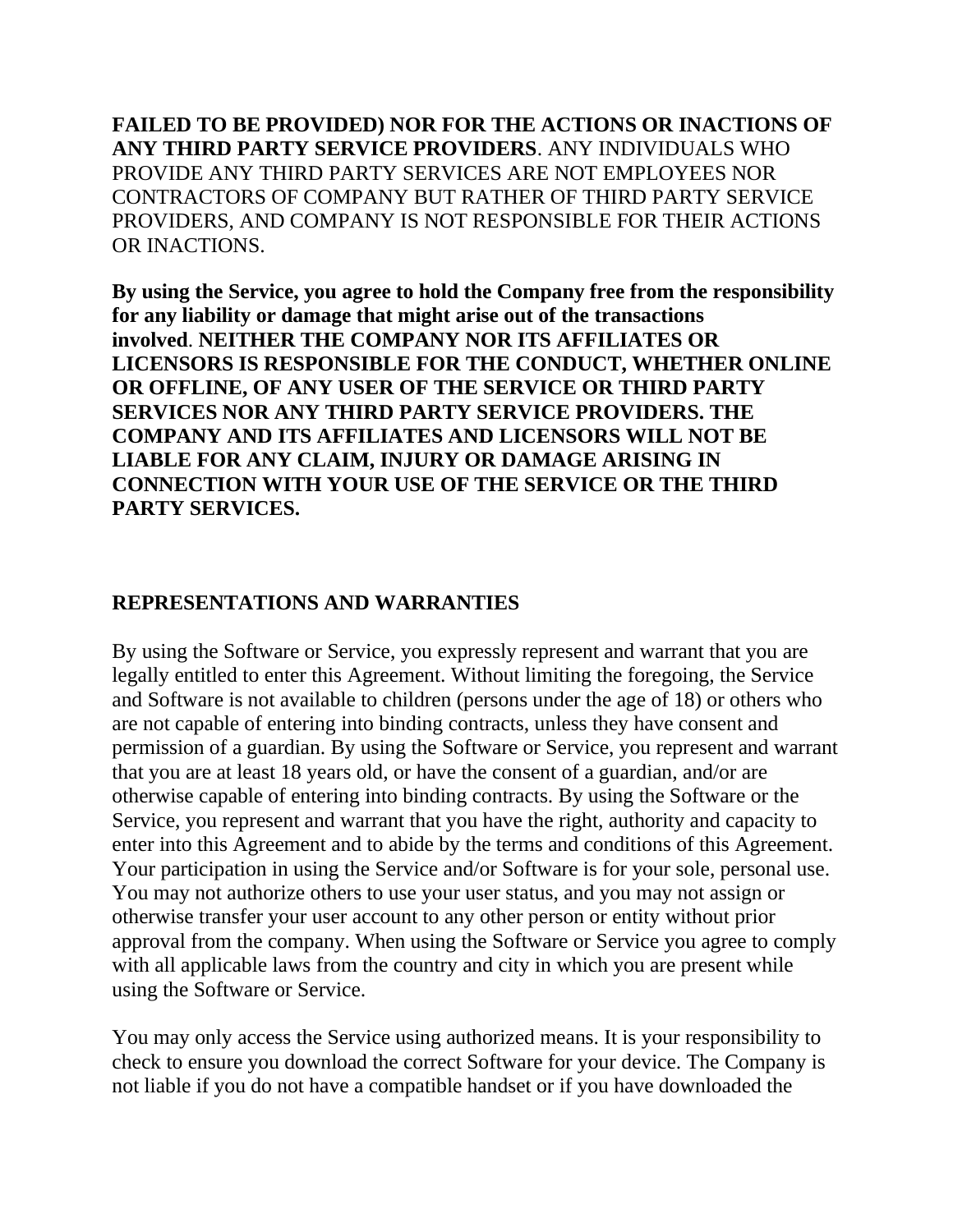wrong version of the Software for your handset. By using the Software or the Service, you agree that:

• You will only use the Service or Software for lawful purposes; you will not use the Service for sending or storing any unlawful material or for fraudulent purposes.

• You will not use the Service or Software to cause nuisance, annoyance or inconvenience.

• You will not impair the proper operation of the network.

• You will not try to harm the Service or Software in any way whatsoever.

• You will not copy, or distribute the Software or other content without written permission from the Company.

• You will only use the Software and Service for your own use and will not resell it to a third party.

• You will keep secure and confidential your account password or any identification provided to you which allows access to the Service.

• You will provide us with whatever proof of identity the Company may reasonably request.

• You will only use an access point or data account which you are authorized to use.

• You will not portray Company or its affiliates in a negative manner or otherwise portray its services in a false, misleading, derogatory or offensive manner.

• You will not post or transmit any photograph or likeness of another person without that person's consent, if and to the extent necessary under applicable laws.

• You will not post, publish, transmit, reproduce, distribute or in any way exploit any information, software or other material obtained through the Services for commercial purposes (other than as expressly permitted by the Service and by the provider of such information, software or other material).

• You will not upload, post, publish, transmit, reproduce, or distribute in any way, information, software or other material obtained through the Services which is protected by copyright, or other proprietary right, or derivative works with respect thereto, without obtaining permission of the copyright owner or right holder, or which otherwise violates or infringes the rights of others, including without limitation, patent, trademark, trade secret, copyright, publicity, or other proprietary rights

### **LICENSE GRANT & RESTRICTIONS**

The Company hereby grants you a non-exclusive, non-transferable, right to use the Software and Service, solely for your own personal, non-commercial purposes, subject to the terms and conditions of this Agreement. All rights not expressly granted to you are reserved by the Company and its licensors.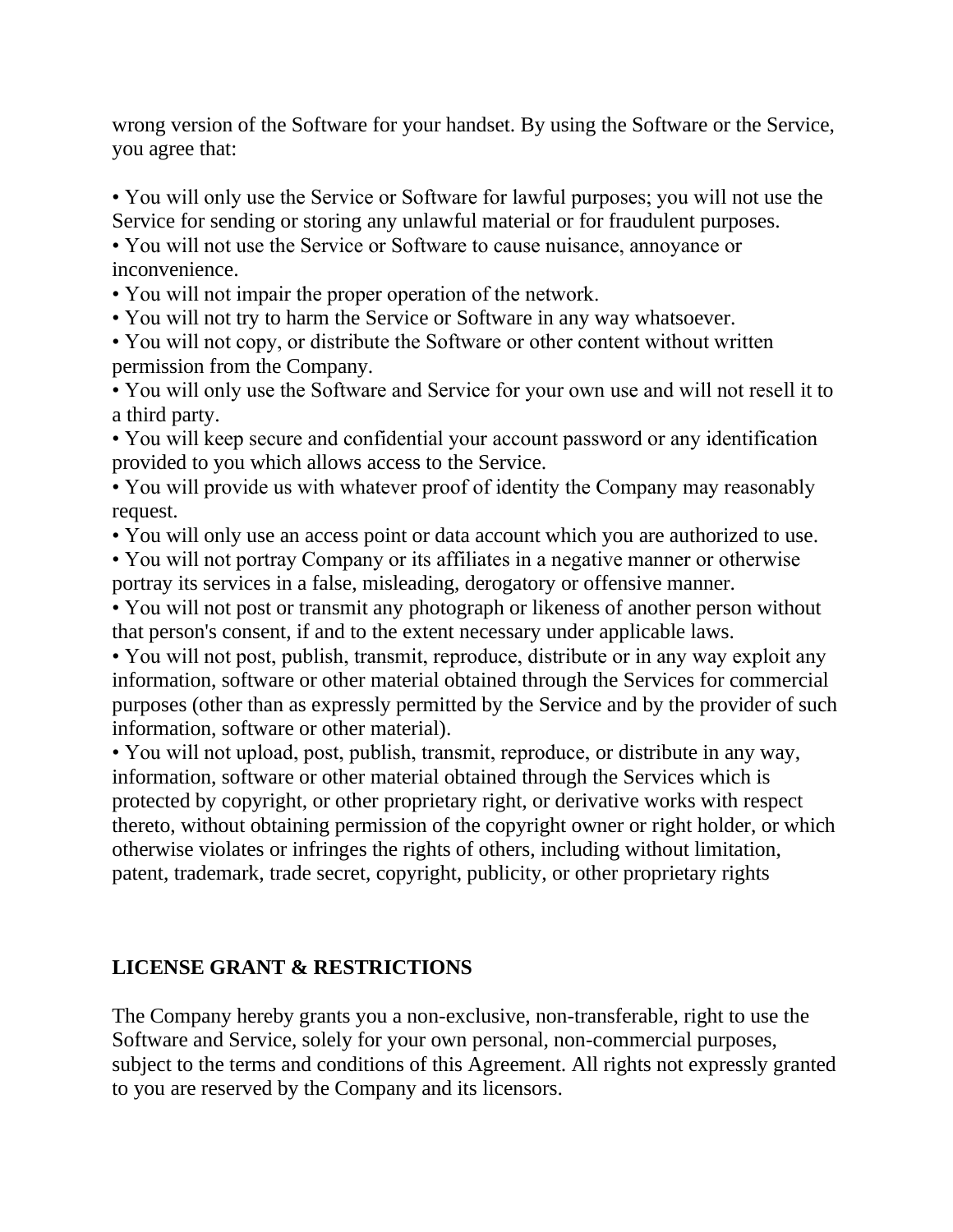You shall not;

- license, sublicense, sell, resell, transfer, assign, distribute or otherwise commercially exploit or make available to any third party the Service or the Software in any way;
- Modify or make derivative works based upon the Service or the Software;
- Create Internet "links" to the Service or "frame" or "mirror" any Software on any other server or wireless or Internet-based device;
- Reverse engineer the Software;
- Access the Software or Services in order to;
	- 1. build a competitive product or service,
	- 2. build a product using similar ideas, features, functions or graphics of the Service or Software, or
	- 3. copy any ideas, features, functions or graphics of the Service or Software.
- Launch an automated program or script, including, but not limited to, web spiders, web crawlers, web robots, web ants, web indexers, bots, viruses or worms, or any program which may make multiple server requests per second, or unduly burdens or hinders the operation and/or performance of the Service or Software.
- Send spam or otherwise duplicative or unsolicited messages in violation of applicable laws;
- Send or store infringing, obscene, threatening, libelous, or otherwise unlawful or tortious material, including material harmful to children or violative of third party privacy rights;
- Send or store material containing software viruses, worms, Trojan horses or other harmful computer code, files, scripts, agents or programs;
- Interfere with or disrupt the integrity or performance of the Software or Service or the data contained therein; or
- Attempt to gain unauthorized access to the Software or Service or its related systems or networks.

# **MEMBERSHIP SUBSCRIPTION TERMS**

For those purchasing a LIS coverage plan, the following terms apply; Your use of Membership Subscription Services and Membership Subscription Products is governed by these Membership Subscription Terms, which are described in further detail below. The following points are particularly important:

• Membership Subscriptions must be renewed by the User.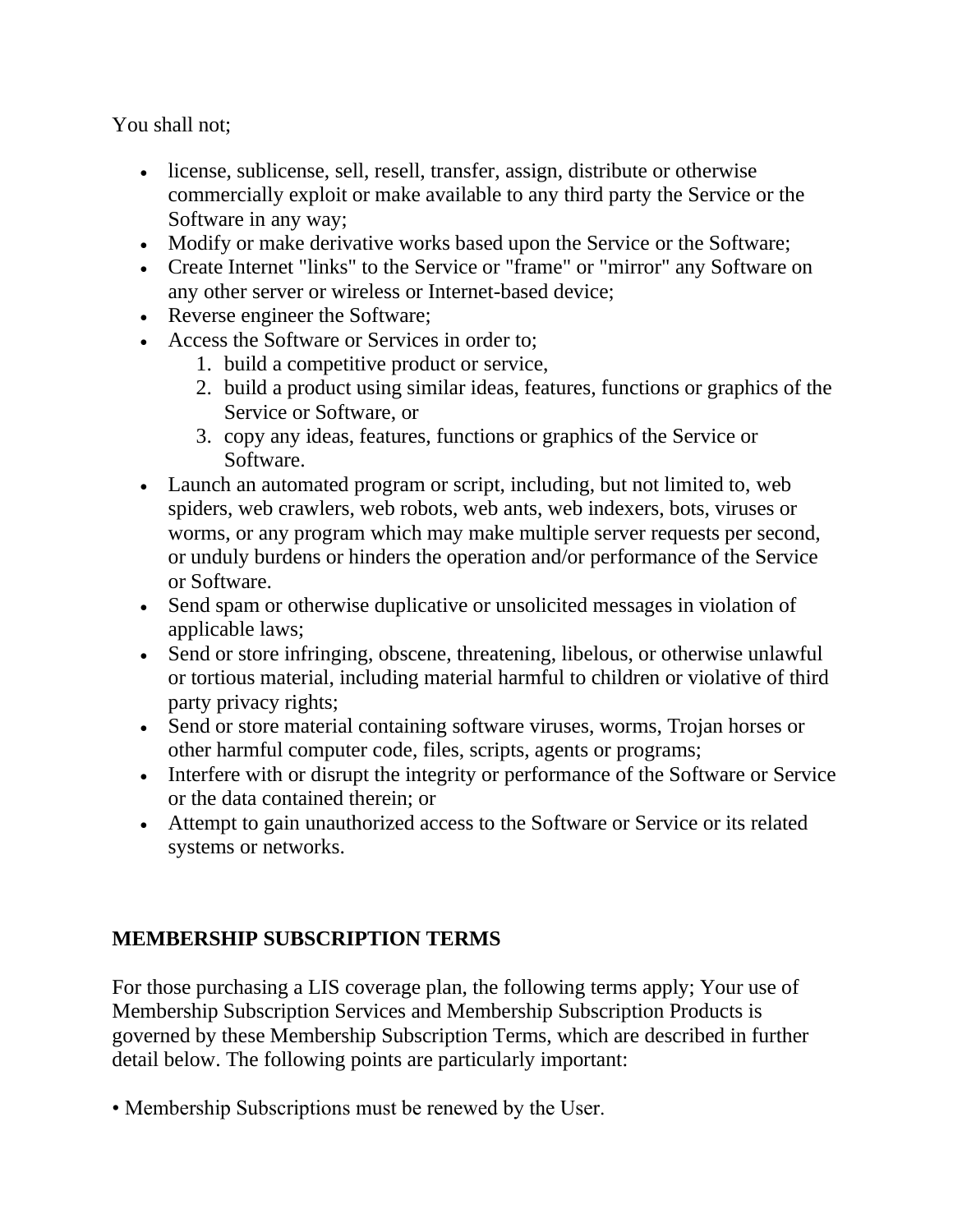• You may cancel your Membership Subscription Product at any time by following the instructions included in your Membership Subscription Product purchase, redemption, or renewal confirmation email, all subject to the terms below.

• Cancellation will cease auto-renewal of Membership Subscription and future payments, but previous Membership Subscription Fees are non-refundable except where required by law.

• The Membership Period and cost of the Membership Subscription Product you purchase are disclosed prior to purchase and confirmed via email following purchase.

• We transfer your billing information to our payment processor(s) as disclosed in our Privacy Policy.

• Offers may be subject to additional limitations, which are generally presented to you at the time of offer receipt.

Read these Membership Subscription Terms carefully before using the Membership Subscription Services. These Membership Subscription Terms (which include the other documents referenced below) constitute a legal agreement between you ("you" or "your") and LIS. If you purchase, register for, or redeem a Membership Subscription Product through an External Partner of LIS, you may also be subject to additional terms and conditions supplied by that service.

## **1. ELIGIBILITY REQUIREMENTS**

To be eligible to access and use the Membership Subscription Services, you must meet the following criteria ("Eligibility Requirements"):

• You must **reside within Egypt our country of domicile**, be at least 18 years of age, and be capable of entering into a binding agreement;

• You must have an account in good standing with LIS, which includes the payment of all Fees and Applicable Taxes, if any; and

• You must meet any additional qualifications or adhere to any limitations disclosed with the offer of an applicable Membership Subscription Product, which we may update from time to time.

## **2. MEMBERSHIP SUBSCRIPTION**

You may purchase Membership Subscription access (a "Register"). The Fee includes the VAT Taxes where applicable.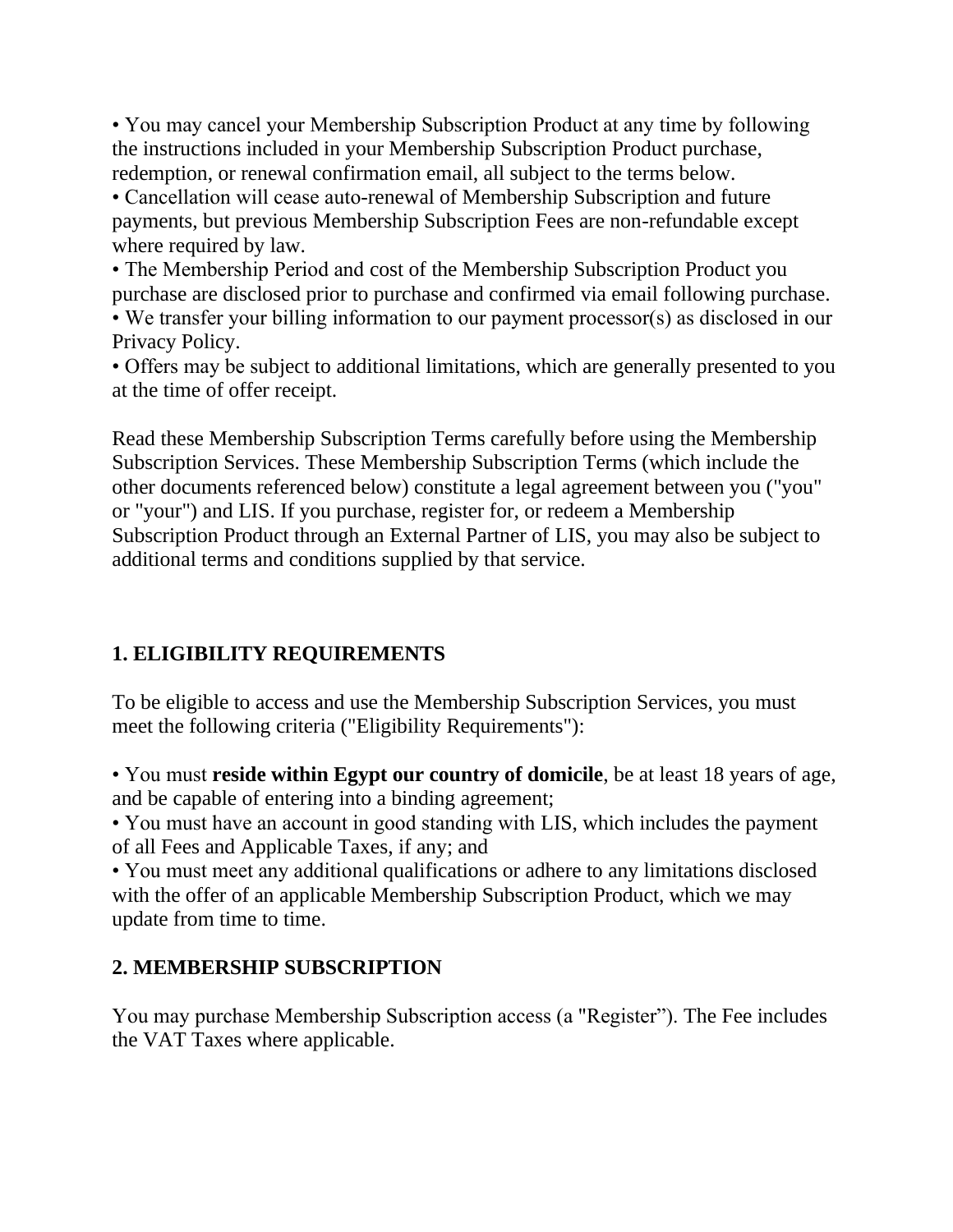### **3. USE AND RENEWAL**

Your ability to use the Membership Subscription Service commences on the date of your purchase, plus any applicable curing period, and continues until the end of the applicable Membership Period. LIS will collect your Membership Subscription fees on the defined period of your Payment Period by charging the associated Fee to the payment method you provided unless you cancel your Membership Subscription as provided below. In order to continue to access the Membership Subscription Services after your Payment Period has expired, you will need to purchase a new Membership Subscription Product.

### **4. MEMBERSHIP SUBSCRIPTION CANCELLATION; REFUNDS**

You may cancel the renewal of Membership Subscription Products at any time. Please email info@lis-eg.com and include your name, address, member number on the account and reason for the cancellation. If you cancel your Membership Subscription Product during your current Payment Period, your access to the Membership Subscription Services will stop.

## **5. AVAILABILITY AND MODIFICATIONS**

LIS reserves the right to modify, offer additional, or cease offering Membership Subscription Services at any time in its sole discretion, including but not limited to changes in Fees, modifying the availability of and Eligibility Requirements for certain Membership Subscription Services, or modifying the features and functionality of certain Membership Subscription Services. If we cease offering your current Membership Subscription Product, your access to the Membership Subscription Services will continue until the end of your Membership Period. We will provide you with thirty (30) days prior notice via email before changes in Membership Subscription Services or Fees take effect. Please review your Membership Subscription Service's Terms and Conditions. Any changes to the Membership Subscription Services or Fees will be effective upon your next billing cycle tied to the start of the Membership Period, and will not apply retroactively to your current Membership Period.

## **6. CHANGES TO MEMBERSHIP SUBSCRIPTION TERMS**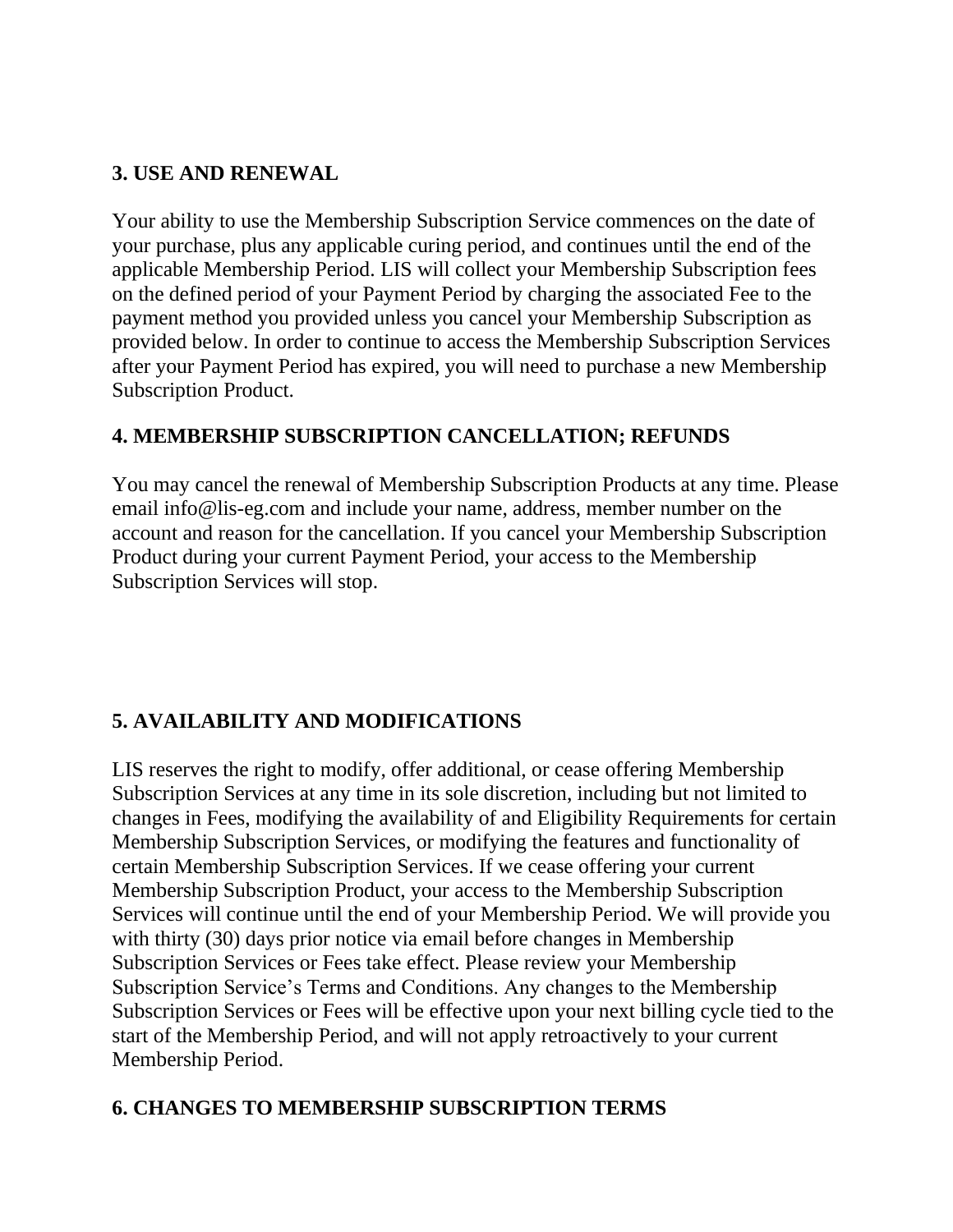We may modify these Membership Subscription Terms from time to time. If we make material changes to these Membership Subscription Terms as it applies to your currently active Membership Subscription Service, then we will supply you with appropriate notice of those changes. Revised Membership Subscription Terms will become effective upon the next renewal of your Membership Subscription Product and your continued use of the Membership Subscription Services will constitute your acceptance of the revised terms. If you are not willing to agree to the revisions, you may cancel your Membership Subscription Services as disclosed in Section 4 above.

#### **7. MEMBERSHIP SUBSCRIPTION ISSUER**

LIS is the issuer of Membership Subscription Services in the Arab Republic of Egypt and its related territories.

### **8. ENTIRE AGREEMENT**

These Membership Subscription Terms (including, without limitation, the documents incorporated into them constitute the complete and exclusive agreement between you and LIS with respect to the subject matter hereof, and supersede all prior or contemporaneous oral or written communications, proposals, representations, understandings, or agreements by or between you and LIS concerning such subject matter.

### **9. FEES AND PAYMENT TERMS**

You are responsible for the timely payment of all fees and for providing Company with a valid credit card account for payment of all fees at all times. If you make a payment for our products or services on our website or mobile application, the payment details you will be asked to submit will be provided directly to our payment provider or processor via a secured connection. The cardholder must retain a copy of transaction records and Merchant policies and rules. We accept payments online using Visa and MasterCard credit/debit card in EGP (or any other agreed currencies). You must provide billing information, including payment method that is up to date. You authorize and direct us to charge your designated payment method for these charges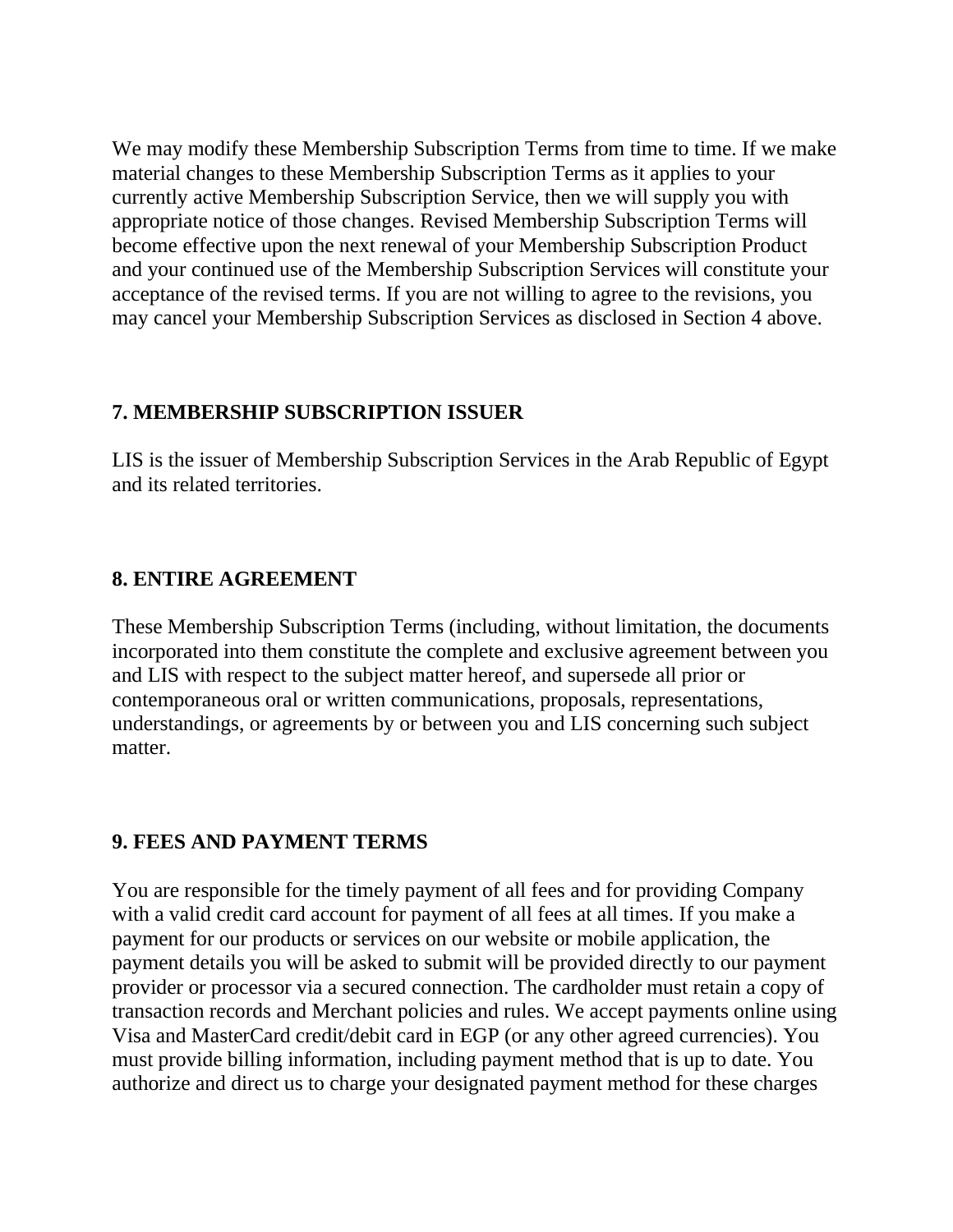or, if your designated payment method fails, to charge any other payment method you have on file with us.

The Company, at its sole discretion, has the right to make promotional offers with different features and different rates to any of our customers. These promotional offers, unless made to you, shall have no bearing whatsoever on your offer or contract. The Company may change the fees for our Service as we deem necessary for our business. We encourage you to check back at our mobile application periodically if you are interested to stay updated with pricing of packages.

## **INTELLECTUAL PROPERTY OWNERSHIP**

The Company alone (and its licensors, where applicable) shall own all right, title and interest, including all related intellectual property rights, in and to the Software and the Service. To the extent you provide any suggestions, ideas, enhancement requests, feedback, and recommendations or other information regarding the Service or Software, you hereby assign to the Company all right, title and interest thereto. This Agreement is not a sale and does not convey to you any rights of ownership in or related to the Software or the Service, or any intellectual property rights owned by the Company. The Company name, the Company logo, and the product names associated with the Software and Service are trademarks of the Company or third parties, and no right or license is granted to use them.

## **INDEMNIFICATION**

By entering into this Agreement and using the Software or Service, you agree to defend, indemnify and hold the Company, its licensors and each such party's parent organizations, subsidiaries, affiliates, officers, directors, members, employees, attorneys and agents harmless from and against any and all claims, costs, damages, losses, liabilities and expenses (including attorneys' fees and costs) arising out of or in connection with: (a) your violation or breach of any term of this Agreement or any applicable law or regulation, whether or not referenced herein; (b) your violation of any rights of any third party, including providers of Third Party Services arranged via the Service or Software, or (c) your use or misuse of the Software or Service or any Third Party Service.

## **TERMINATION**

The Company reserves the right to (i) modify or discontinue, temporarily or permanently, the Service (or any part thereof) and (ii) refuse any and all current and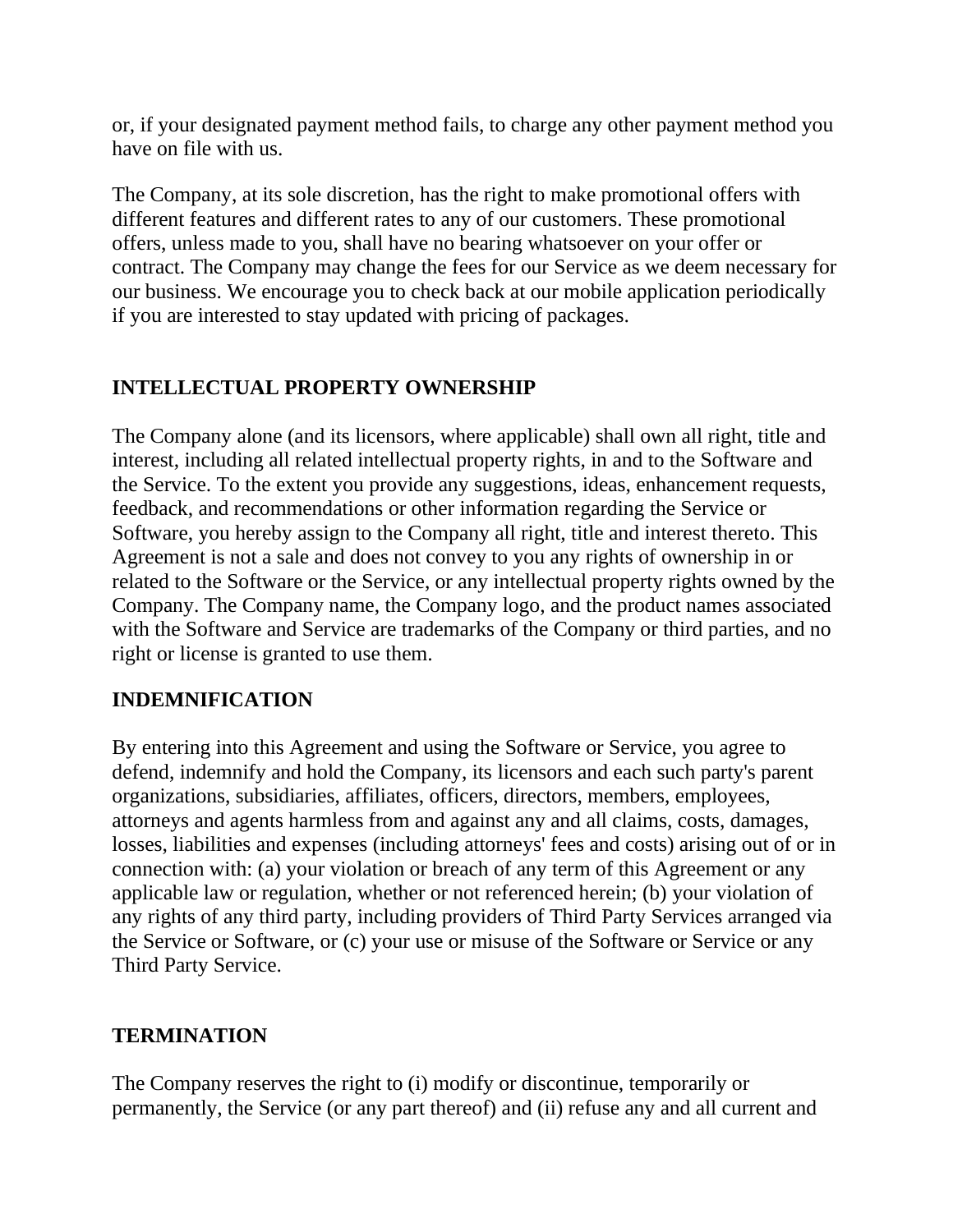future use of the Service, suspend or terminate your account (any part thereof) or use of the Service, for any reason, including if the Company believes that you have violated this Agreement. The Company shall not be liable to you or any third party for any modification, suspension or discontinuation of the Service.

#### **DISCLAIMER OF WARRANTIES**

THE COMPANY MAKES NO REPRESENTATION, WARRANTY, OR GUARANTY AS TO THE RELIABILITY, QUALITY, SUITABILITY, ACCURACY OR COMPLETENESS OF THE SERVICE OR SOFTWARE (OR ANY THIRD PARTY SERVICES). THE COMPANY DOES NOT REPRESENT OR WARRANT THAT (A) THE USE OF THE SERVICE OR SOFTWARE WILL BE SECURE, TIMELY, UNINTERRUPTED OR ERROR-FREE OR OPERATE IN COMBINATION WITH ANY OTHER HARDWARE, SOFTWARE, SYSTEM OR DATA, (B) THE SERVICE OR SOFTWARE (OR ANY THIRD PARTY SERVICES) WILL MEET YOUR REQUIREMENTS OR EXPECTATIONS, (C) THE QUALITY OF ANY PRODUCTS, SERVICES, INFORMATION, OR OTHER MATERIAL PURCHASED OR OBTAINED BY YOU THROUGH THE SERVICE (INCLUDING ANY THIRD PARTY SERVICES) WILL MEET YOUR REQUIREMENTS OR EXPECTATIONS, (D) ERRORS OR DEFECTS IN THE SERVICE OR SOFTWARE WILL BE CORRECTED, OR (E) THE SERVICE OR THE SERVER(S) THAT MAKE THE SERVICE AVAILABLE ARE FREE OF VIRUSES OR OTHER HARMFUL COMPONENTS. THE SERVICE AND SOFTWARE IS PROVIDED TO YOU STRICTLY ON AN "AS IS" BASIS. ALL CONDITIONS, REPRESENTATIONS AND WARRANTIES, WHETHER EXPRESS, IMPLIED, STATUTORY OR OTHERWISE, INCLUDING, WITHOUT LIMITATION, ANY IMPLIED WARRANTY OF MERCHANTABILITY, FITNESS FOR A PARTICULAR PURPOSE, OR NON-INFRINGEMENT OF THIRD PARTY RIGHTS, ARE HEREBY DISCLAIMED TO THE MAXIMUM EXTENT PERMITTED BY APPLICABLE LAW BY THE COMPANY. THE COMPANY MAKES NO REPRESENTATION, WARRANTY, OR GUARANTY AS TO THE RELIABILITY, SAFETY, QUALITY OR SUITABILITY OF ANY THIRD PARTY SERVICES. YOU ACKNOWLEDGE AND AGREE THAT THE ENTIRE RISK ARISING OUT OF YOUR USE OF THE SOFTWARE AND SERVICE, AND ANY THIRD PARTY SERVICES, REMAINS SOLELY WITH YOU, TO THE MAXIMUM EXTENT PERMITTED BY LAW.

#### **NETWORK DELAYS**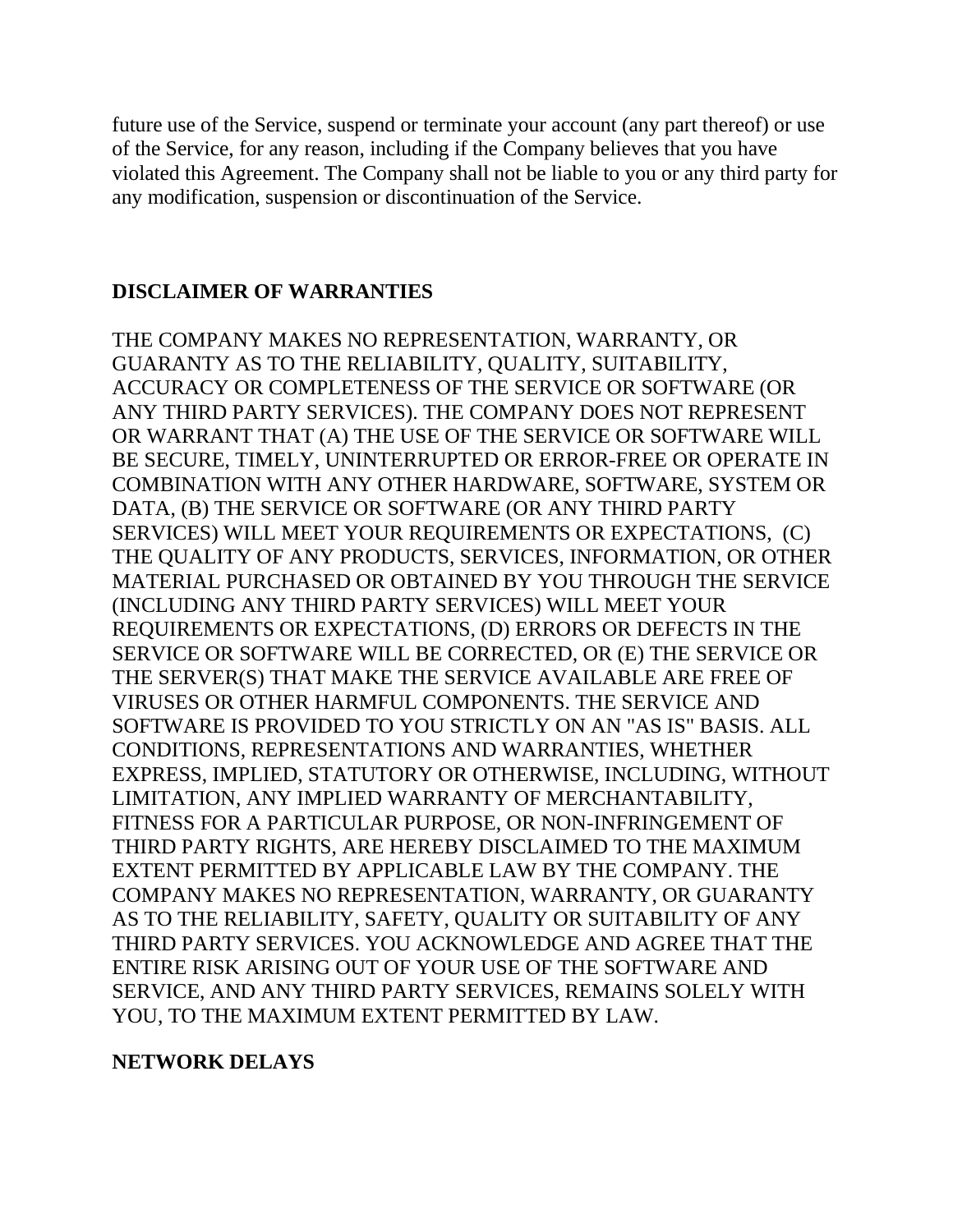THE COMPANY'S SERVICE AND SOFTWARE MAY BE SUBJECT TO LIMITATIONS, DELAYS, AND OTHER PROBLEMS INHERENT IN THE USE OF THE INTERNET, TELECOMMUNICATIONS NETWORKS AND ELECTRONIC COMMUNICATIONS. THE COMPANY IS NOT RESPONSIBLE FOR ANY DELAYS, DELIVERY FAILURES, OR OTHER DAMAGE RESULTING FROM SUCH PROBLEMS.

## **LIMITATION OF LIABILITY**

IN NO EVENT SHALL THE COMPANY'S AGGREGATE LIABILITY EXCEED THE AMOUNTS ACTUALLY PAID BY AND/OR DUE FROM YOU IN THE SIX (6) MONTH PERIOD IMMEDIATELY PRECEDING THE EVENT GIVING RISE TO SUCH CLAIM. IN NO EVENT SHALL THE COMPANY AND/OR ITS LICENSORS BE LIABLE TO ANYONE FOR ANY INDIRECT, PUNITIVE, SPECIAL, EXEMPLARY, INCIDENTAL, CONSEQUENTIAL OR OTHER DAMAGES OF ANY TYPE OR KIND (INCLUDING PERSONAL INJURY, LOSS OF DATA, REVENUE, PROFITS, USE OR OTHER ECONOMIC ADVANTAGE). THE COMPANY AND/OR ITS LICENSORS SHALL NOT BE LIABLE FOR ANY LOSS, DAMAGE OR INJURY WHICH MAY BE INCURRED BY YOU, INCLUDING BY NOT LIMITED TO LOSS, DAMAGE OR INJURY ARISING OUT OF, OR IN ANY WAY CONNECTED WITH THE SERVICE OR SOFTWARE, INCLUDING BUT NOT LIMITED TO THE USE OR INABILITY TO USE THE SERVICE OR SOFTWARE, ANY RELIANCE PLACED BY YOU ON THE COMPLETENESS, ACCURACY OR EXISTENCE OF ANY ADVERTISING, OR AS A RESULT OF ANY RELATIONSHIP OR TRANSACTION BETWEEN YOU AND ANY THIRD PARTY SERVICE PROVIDER, ADVERTISER OR SPONSOR WHOSE ADVERTISING APPEARS ON THE WEBSITE OR IS REFERRED BY THE SERVICE OR SOFTWARE, EVEN IF THE COMPANY AND/OR ITS LICENSORS HAVE BEEN PREVIOUSLY ADVISED OF THE POSSIBILITY OF SUCH DAMAGES.

RESPONSIBILITY FOR THE DECISIONS YOU MAKE REGARDING THIRD PARTY SERVICES OFFERED VIA THE SOFTWARE OR SERVICE (WITH ALL ITS IMPLICATIONS) RESTS SOLELY WITH YOU. WE WILL NOT ASSESS THE SUITABILITY, LEGALITY OR ABILITY OF ANY SUCH THIRD PARTIES AND YOU EXPRESSLY WAIVE AND RELEASE THE COMPANY FROM ANY AND ALL LIABILITY, CLAIMS, CAUSES OF ACTION, OR DAMAGES ARISING FROM YOUR USE OF THE SOFTWARE OR SERVICE.

THE QUALITY OF THE THIRD PARTY SERVICES SCHEDULED THROUGH THE USE OF THE SERVICE OR SOFTWARE IS ENTIRELY THE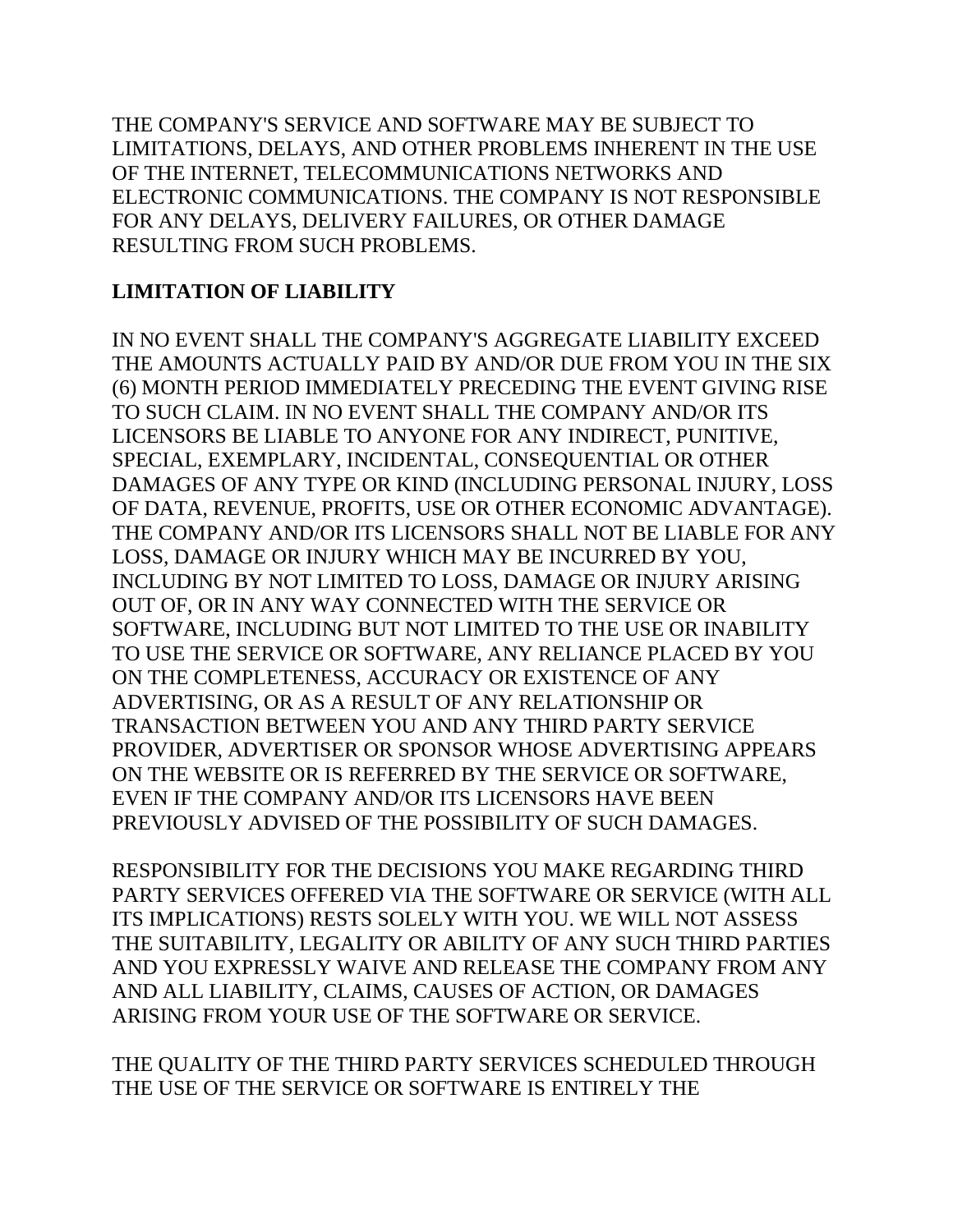RESPONSIBILITY OF THE THIRD PARTY PROVIDER WHO ULTIMATELY PROVIDES SUCH THIRD PARTY SERVICES TO YOU. YOU UNDERSTAND, THEREFORE, THAT BY USING THE SOFTWARE AND THE SERVICE, YOU MAY BE EXPOSED TO THIRD PARTY SERVICES THAT ARE POTENTIALLY DANGEROUS, OFFENSIVE, HARMFUL TO MINORS, UNSAFE OR OTHERWISE OBJECTIONABLE, AND THAT YOU USE THE SOFTWARE AND THE SERVICE, AND SUCH THIRD PARTY SERVICES, AT YOUR OWN RISK.

BY USING THE SERVICE OR SOFTWARE, YOU AGREE THAT THE EXCLUSIONS AND LIMITATIONS OF LIABILITY SET OUT IN THIS AGREEMENT ARE REASONABLE. IF YOU DO NOT THINK THEY ARE REASONABLE, YOU MUST NOT USE THE SERVICE OR SOFTWARE.

#### **NOTICE**

The Company may give notice to you by means of a general notice on a portion of the Service (which may include posting on the Company website), electronic mail to your email address on record in the Company's account information, or by written communication sent by first class mail or pre-paid post to your address on record in the Company's account information. Such notice shall be deemed to have been given upon the expiration of 48 hours after mailing (if sent by first class mail or pre-paid post) or 12 hours after sending (if sent by email) or posting. You may give notice to the Company only in writing (such notice shall be deemed given only when actually received by the Company).

#### **OTHER PARTIES**

You accept that, as a corporation, the Company has an interest in limiting the personal liability of its officers and employees. You agree that you will not bring any claim personally against the Company's officers or employees in respect of any losses you suffer in connection with the Service or Software. Without prejudice to the foregoing, you agree that the limitations of warranties and liability set out in this Agreement will protect the Company's officers, employees, agents, subsidiaries, successors, assigns and sub-contractors as well as the Company.